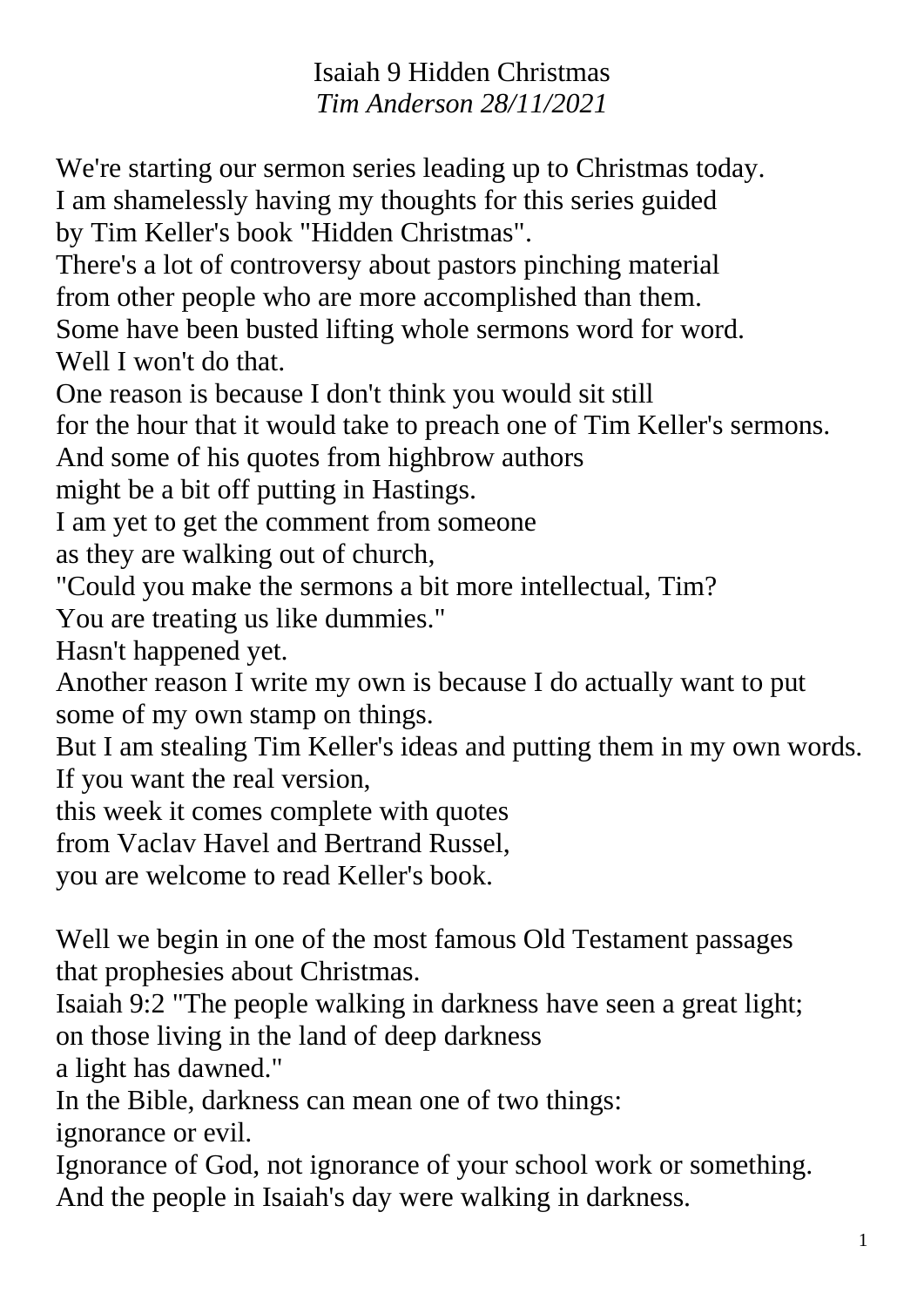They had some problems in their nation.

The king of Assyria was about to come sweeping through

and destroy the northern kingdom.

There's nothing like feeling under threat

from a larger and more powerful nation

to make a small nation start looking for answers.

I don't know how many articles there have been in the papers recently about the threat posed by China to Australia.

Should we get nuclear subs?

Should we be prepared to defend Taiwan if the US does?

If we are prepared to defend Taiwan, should we say so?

Should be speak out about human rights abuses in China

or mind our own business?

All of these things are debated ad nauseam in Australia at the moment. And you can bet if the temperature gets a bit hotter,

then there will be bitter recriminations and division.

That's how life was in Israel in Isaiah's day.

They could say they were living in a land of deep darkness.

And where were the people turning shed some light on their situation? Isaiah 8 tells us they were turning to mediums and spiritists.

If darkness is ignorance and evil,

then there is nothing darker than the occult.

And those who turn to the occult for light will be sorely disappointed. Occult means hidden.

People looking for hidden answers.

People looking for hidden answers in evil places.

Why wouldn't you turn to God and ask him for answers?

If you were an Israelite,

you've got centuries of God's kindness to your nation to look back on. It's absolutely nuts to think you would look elsewhere.

But people do have a habit of looking in all the wrong places.

It's no different today.

What does God do when people ignore him and look for light in all the wrong places? Well the remarkable thing is,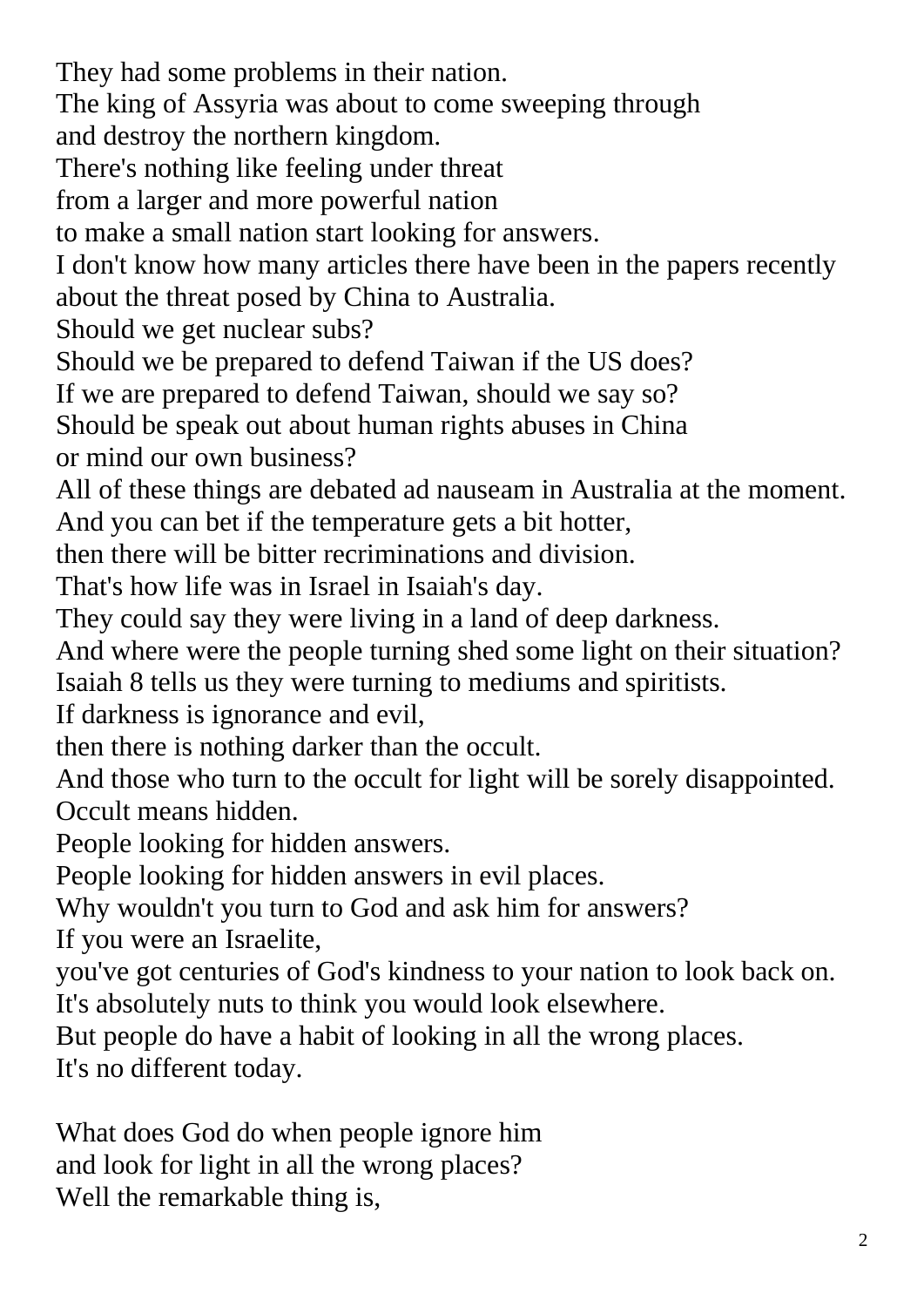God doesn't say,

"Well you want to find enlightenment in mediums,

you are welcome to their wisdom.

I'll leave you to it,

and let's see how you get on."

That would be the instinctive response of many humans.

But it's not God's response.

On the contrary,

"The people walking in darkness have seen a great light; on those living in the land of darkness a light has dawned." Instead of leaving them to stew in their juice,

God through the prophet Isaiah promises to send them light.

Now many people look for light from within. If we just educate ourselves really well and try really heard, we'll be able to solve our problems. We will banish ignorance and have peace and harmony. Well how's that going, world? I mean we are better educated than ever before. My kids are learning stuff at school that I didn't learn until I got to uni. We have lots of cuddly words bandied about concerning inclusivity and tolerance. But when push comes to shove, have we managed to solve our problems? I don't know too many people who even think we are heading in that direction. We spent 20 years and too many lives trying to build a society that valued education and freedom in Afghanistan and we have just given it back to the Taliban who will murder anyone who disagrees with them and prevent anyone who is female from getting an education. That sounds like darkness is on the march. And it's a situation hardly confined to other countries. Our own country has unparalleled levels of anxiety and depression.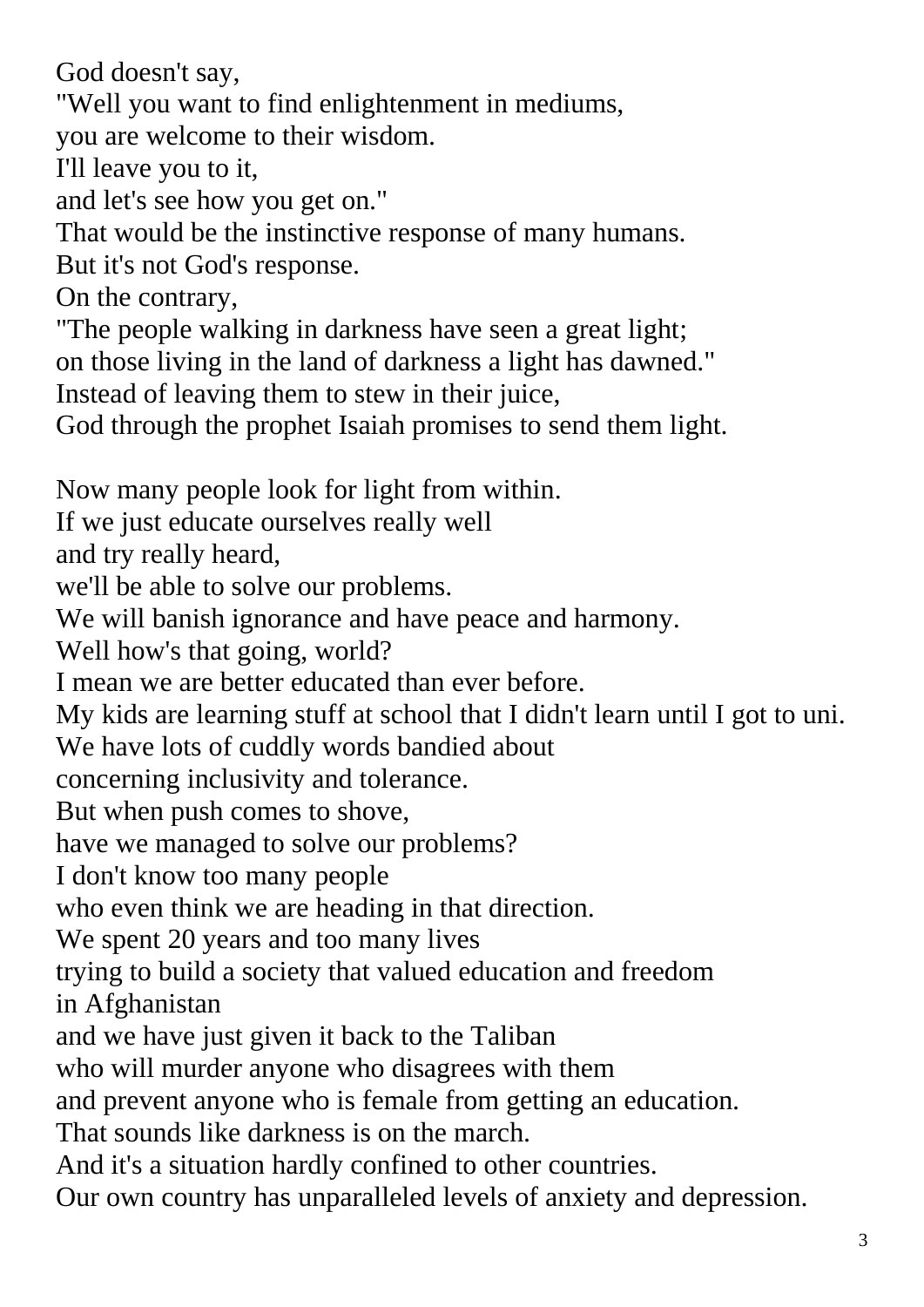We have ever higher rates of domestic abuse.

We have alarming amounts of addiction

and we just keep adding to the list of things our citizens are exposed to that cause addiction.

200 years ago, they started the temperance movement,

because the main thing that people got addicted to was alcohol.

We still have people addicted to alcohol.

But now they also get addicted to illicit drugs, gambling, pornography,

prescription medications, computer games

and social media on their telephones.

Darkness is on the march.

We are not solving our problems seeking light from within.

But God says through Isaiah,

"On those living in the land of darkness,

a light has dawned."

The thing about dawn is that it's a light from somewhere else.

We don't generate the light ourselves.

We rely on the sun to shine in a light things up for us.

Now that meant something to the people of Isaiah's day,

and you can read about that in verses 3-5 on our reading.

But it needn't concern us today.

When prophets speak in the OT,

there are usually layers of fulfilment.

There is a partial level of fulfilment in their own day.

But that is often a foretaste of what God is going to do in the future.

Matthew writing in his gospel heard these words in Isaiah and applied it to someone completely different.

Mt 4:16-17 "The people living in darkness have seen a great light; on those living in the land of the shadow of death a light has dawned. From that time on, Jesus began to preach,

'Repent for the kingdom of heaven has come near.'"

Matthew says to us that Jesus is the light from God

that has dawned upon us.

This world has a problem with darkness.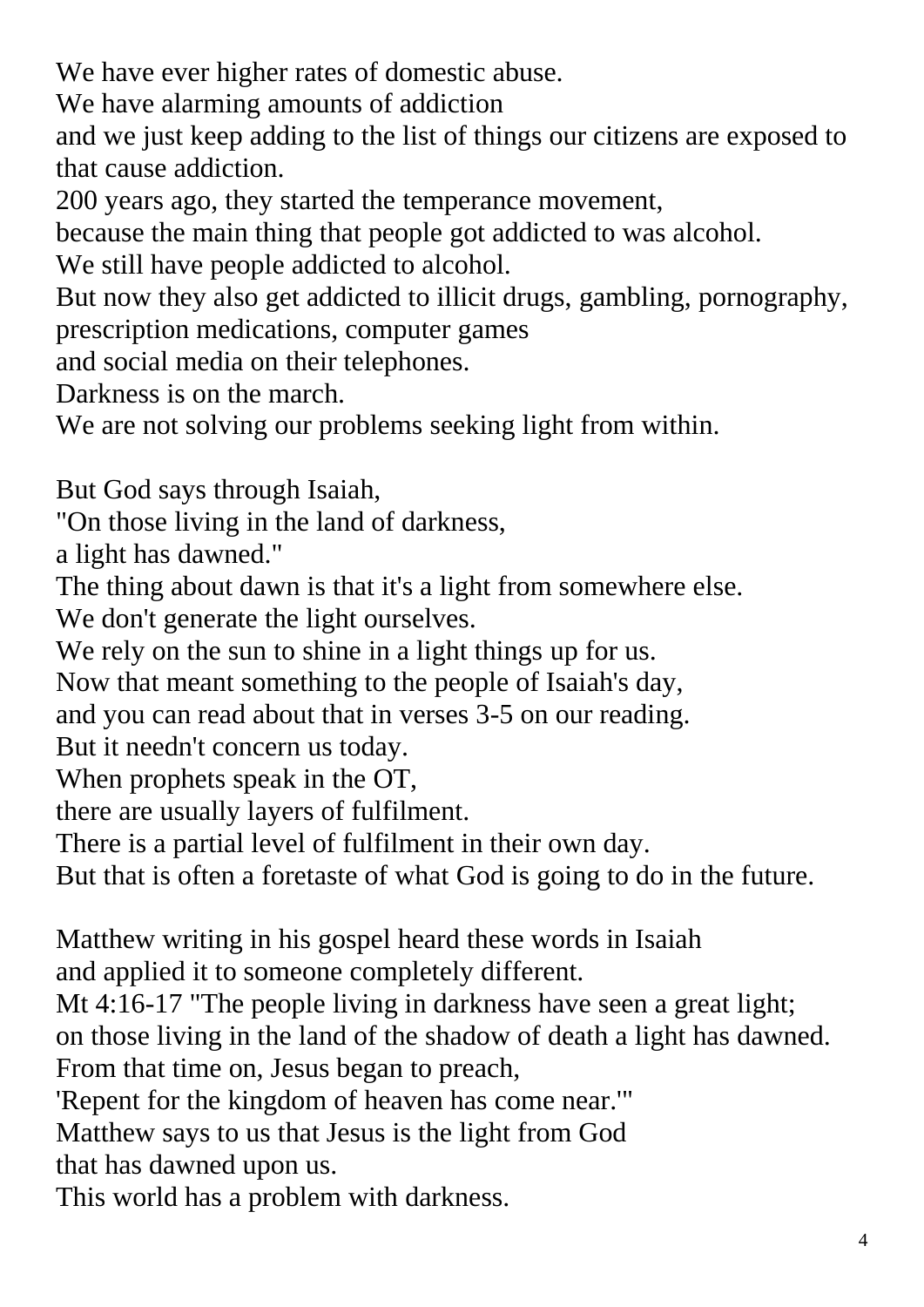It is bedevilled by ignorance of God and evil. And this world cannot generate light on its own to deal with the problem. Jesus deals with the problem of ignorance of God by revealing God in himself. Jesus said to Philip, John 14:9 "Don't you know me Philip, even after I have been among you such a long time? Anyone who has seen me has seen the Father." And Jesus deals with the problem of evil. He paid the penalty for sin through his sacrificial death on the cross. He will return to wipe out evil so it will be no more. Jesus is the light from outside of ourselves that has dawned on those walking in darkness. Isaiah in fact has incredible insight into who the Lord Jesus really is. When you think about today's world, people often have extraordinarily low comprehension about what Christmas is really about. It's not just that Jesus is obscured at his own birthday party. That much you can take as a given. One of the few parts of secular celebration of Christmas that I actually get excited about is the decorating of houses with Christmas lights. Most years we will go for a drive to spy out some of the most creative decorations. People put an extraordinary amount of time into their decorations. But the number of stables, mangers, baby Jesus with Mary, or any design related to the real Christmas story is alarmingly small. Most people are very happy to give Jesus the cold shoulder on his birthday. But that's not the problem I'm referring to. Suppose you asked Joe Average Australian, what is the real reason for Christmas, most of them would be able to tell you it's about Jesus' birthday. Even the ones who only ever decorate with Santas and sleighs,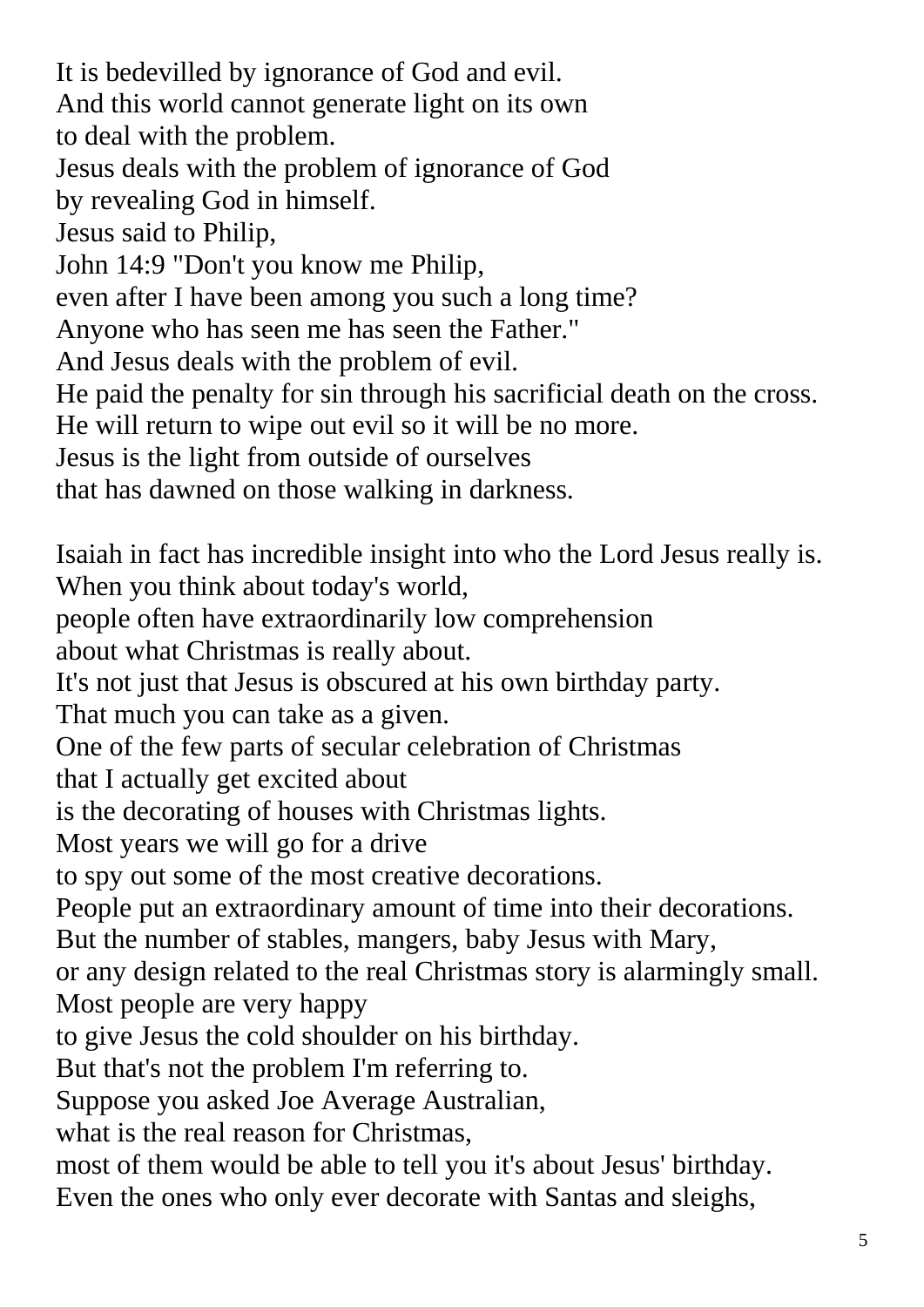reindeer and elves. They could still tell you it was actually originally about Jesus. But if you took it a step further. Why do we actually celebrate Jesus? Who was he? They'd get a bit stuck. I don't mean they would say, "Christians believe he was the eternal Son of God but I don't believe that." I mean they wouldn't be able to get past, he was the founder of Christianity. He was a good teacher who Christians follow. Something anaemic like that. But what does Isaiah describe Jesus as? Is 9:6 "For to us a child is born, to us a son is given, and the government will be on his shoulders. And he will be called Wonderful Counsellor, Mighty God, Everlasting Father, Prince of Peace." Bear in mind that Isaiah was writing 700 years before the birth of Jesus. It's amazing to think how much clearer his vision was than that of the world around us. How could it be that someone who never got to see Jesus, never got to read about him in a gospel could know Jesus so well, and yet those who live in a society where you can step into almost any church and get a reasonable understanding about who Jesus is, you can pick up a Bible for free in our Op Shop and read about who Jesus is, Yet people today have little idea? And Isaiah saw it with crystal clarity. I guess on one hand you could say Isaiah was inspired by God, so of course he saw things clearly. But that doesn't explain the ignorance we see around us.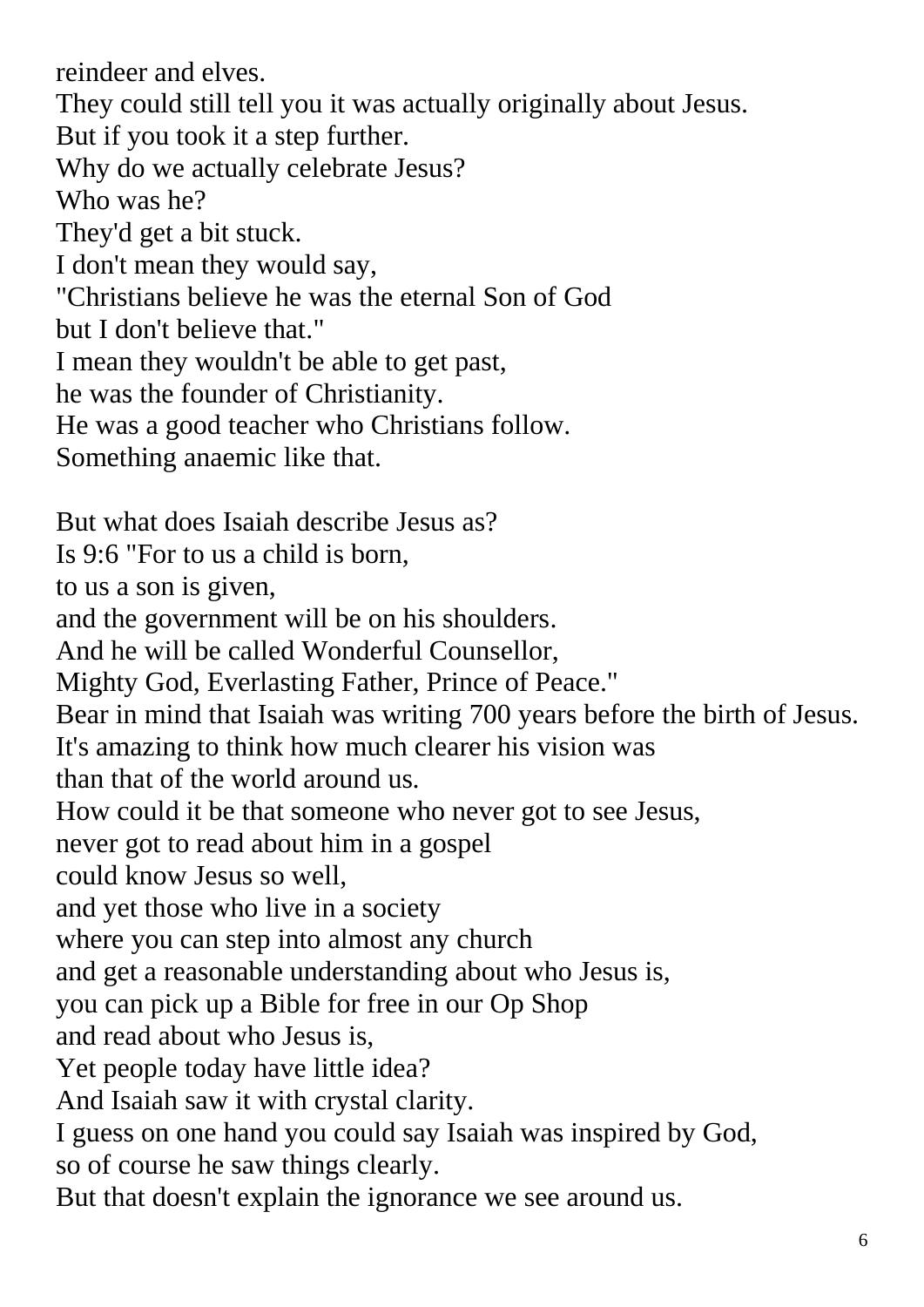You have to conclude that ignorance is often not due to lack of education. It is a wilful avoidance of the truth. People don't know because they don't want to know. If they did know, the knowledge would force them to act. They don't want to act. So they make sure they don't find out. The true meaning of Christmas is hidden from many because they want it to be hidden. How do we respond to that?

I think we still put the true meaning of Christmas out there. God works through the presentation of his truth. But we should not be surprised or alarmed when people are wilfully ignorant and choose to ignore the true meaning of Christmas.

But for those who want to know. Here is the true meaning of Christmas. Jesus is the Wonderful Counsellor, the Mighty God, the Everlasting Father and the Prince of Peace. Jesus is the Mighty God and the Everlasting Father. No one who met him said, "He's so inspiring. He makes me want to lead a better life." No. You kneel before him and worship. We don't celebrate Christmas. We're lost in wonder, love and praise - To quote the hymn "love divine, all loves excelling". If Jesus is the Mighty God, you must serve him completely. There are no half measures.

But if Jesus is the Wonderful Counsellor and the Prince of Peace, then you should want to serve him. A counsellor is someone who listens to you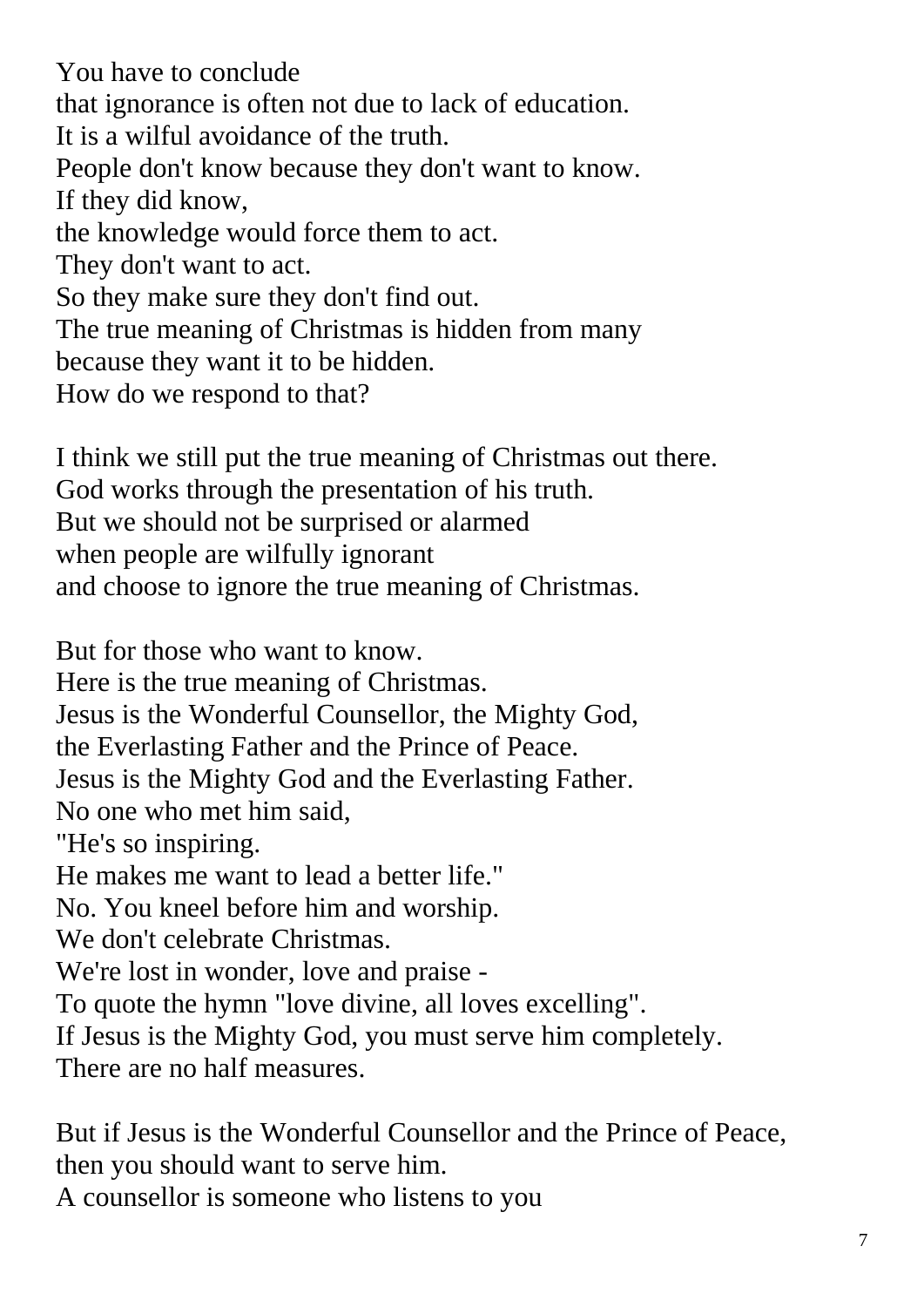and knows what you are going through. As the writer to the Hebrews put it. Heb 4:15 "For we do not have a high priest who is unable to empathise with our weaknesses, but we have one who has been tempted in every way, just as we are yet he did not sin." The best sort of counsellor is someone who's been through what you are going through themselves. The message of Christmas is that we worship a God who has done that.

If Jesus is the prince of peace, then he is the one who can solve all of the problems of hostility in our world. People fight about such silly stuff. We've all fought about silly stuff. Started arguments that just were not worth fighting. They all seem important to us at the time. But when you get a bit of perspective, hopefully you can see that it was wrangling over trivia. The Prince of Peace can solve those problems. And not just the trivial conflicts. Jesus can sort out the big fat ones too. Did we treat the indigenous people badly? Yes we did. And Jesus can bring peace between indigenous and non indigenous Australians. Did we say when I was a kid that there could never be peace in Northern Ireland? But Jesus can bring peace. Not just make me feel peaceful in the middle of a storm, but actually calm the storm. Objective peace. And of course most importantly that's about peace between humanity and the God who created us. There will be no other peace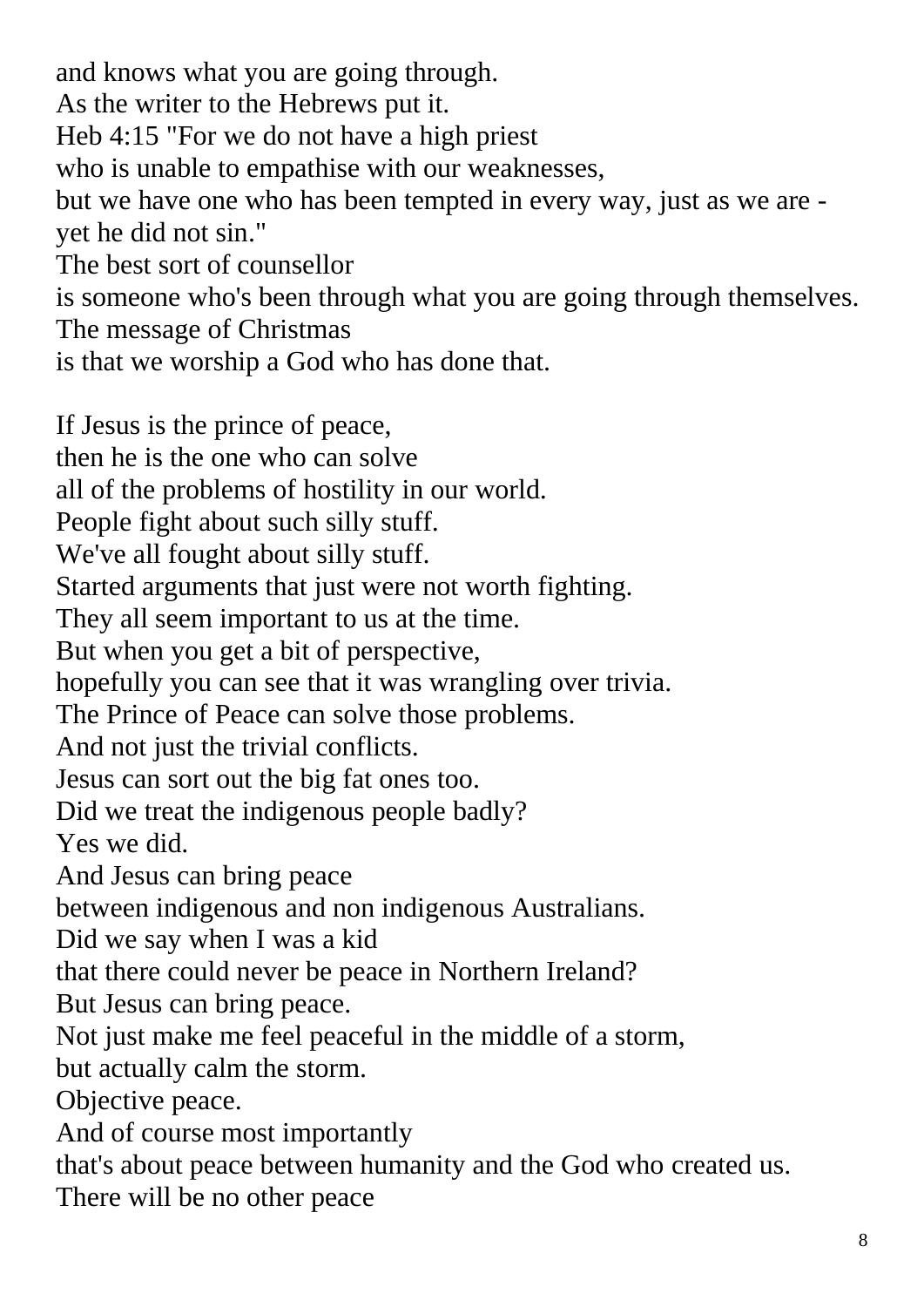without getting that fundamental peace sorted. That's how the message of Christmas connects to the message of Easter.

So the true meaning of Christmas is that Jesus is the Wonderful Counsellor, the Mighty God, the Everlasting Father and the Prince of Peace. Jesus is the gift that is offered to every person on earth at Christmas. 9:6 "For to us a child is born, to us a son in given." Given, see it's a gift. A present from God to us. But like all presents, this one needs to be received. Imagine you are unwrapping your presents this Christmas. The first present is a book on dieting. Hmm, what exactly are they saying about me? The second one is another book. This time the title is 'Overcoming Selfishness'. Happy Christmas! These gifts might be hard to receive. They may indeed be very helpful. The authors may have excellent wisdom for dealing with two of life's problems. But to feel happy about receiving that wisdom, you have to be prepared to acknowledge that there's a problem. Jesus is a present like that. To receive the Wonderful Counsellor, Mighty God, Everlasting Father, and Prince of Peace, you have to admit that you need him. You have to admit that you are not someone who can pull yourself together and live a moral and good life, one that will stand up before God on Judgement Day. You have to accept you need Jesus. Ultimately, that's why so many people have trouble recognising the true meaning of Christmas. Recognising the true meaning of Christmas means swallowing your pride. And that is hard to do. I can't save myself.